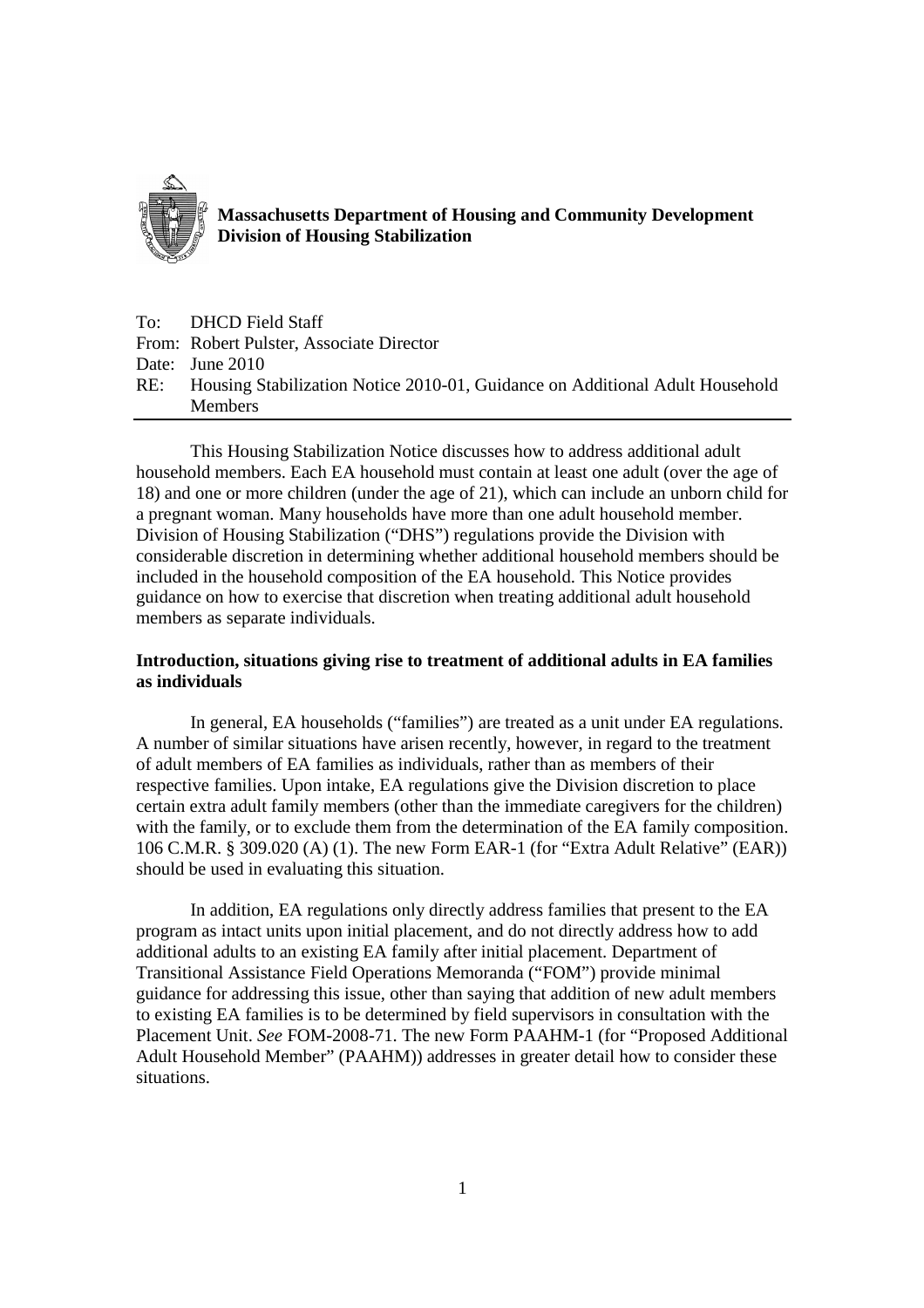Previously, many EA offices used the Form NFL-9 for grants or denials of assistance to address the EAR and PAAHM. The NFL-9 Form is not well suited to these Division actions because it addresses action involving the entire EA family, not individual family members. The EA program statute and regulations is based on providing benefits to "families" (the term used in G.L. c. 23B, § 30), which has been defined in the EA regulations as families that constitute "households." 106 C.M.R. § 309.020. Ordinarily, a "family" for these purposes means a group of people related by blood or marriage living together under one roof and one unified management.

Similarly, the NFL-9 Form is not well suited to address situations when an individual adult household member may be best sheltered separately in an individual adult shelter. 106 C.M.R. § 309.040 (C) (2) (c). In those circumstances, the Associate Director of DHS or his or her designee may determine that alternative sheltering arrangements are appropriate for one or more adult members of an EA family containing two or more adults. Sometimes, if there is a history of serious criminal conduct or domestic violence, this is a decision that may be made at the time of intake. More often, the need for alternative sheltering arrangements arises after a family enters shelter together and a serious incident occurs which raises concerns about the appropriateness of one or more adult family members remaining in the family shelter setting. If that is the case, shelter staff or the family's homeless coordinator may initiate a request to shelter an individual adult household member separately by writing a letter to the Associate Director of DHS detailing the dates of any relevant incidents, the applicable facts and circumstances, and reasons that a separate individual adult shelter may be a more appropriate setting for that individual. Often, one adult household member may want to initiate a request that another adult household member be sheltered separately. In that case, the individual initiating the request should inform the family's homeless coordinator, who should relay the relevant information in letter format to the Associate Director.

These new forms—EAR-1 and EAR-2 and PAAHM-1 and PAAHM-2—are addressed to situations involving a single adult proposed family member. The forms all involve the individual's relationship to an existing family—whether an individual should be considered a member of the family if not an immediate family member, whether a group of related individuals who have not previously resided together can constitute a newly formed family upon application for EA, and whether an individual who has not previously been a member of a family can be added to the family composition after the family has entered the EA program. This Housing Stabilization Notice provides additional guidance in implementing these new forms.

## **I. Forms EAR-1 and EAR-2, Request to Include Extra Adult Relative**

Form EAR-1, Request to Include Extra Adult Relative in Household Receiving Emergency Assistance Temporary Emergency Shelter Benefits, should be used to evaluate whether the Associate Director of DHS or his or her designee should determine that extraordinary circumstances exist warranting the addition of an adult relative, who is not a qualified adult, to an EA applicant family's composition. A qualified adult is a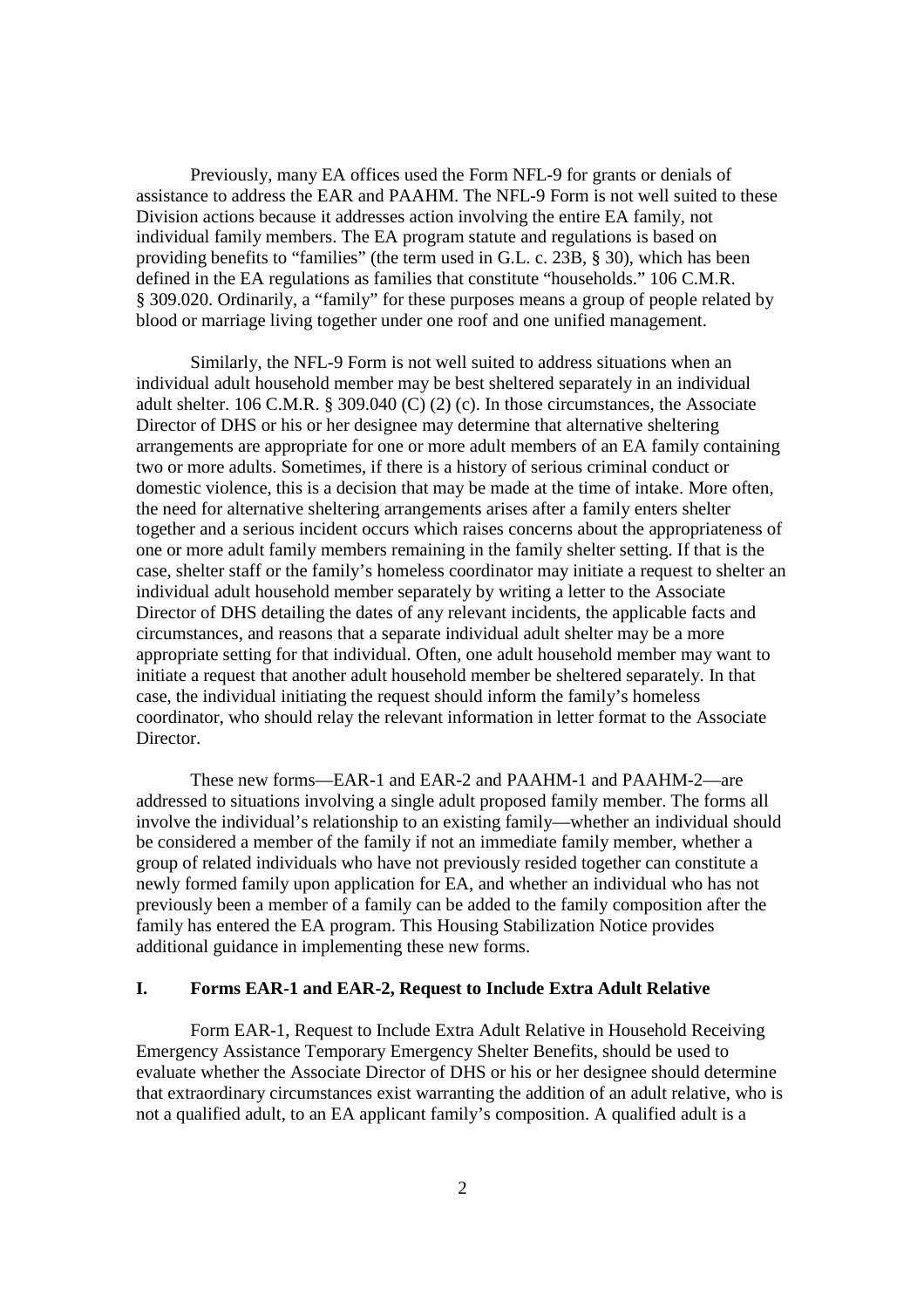parent, step-parent, legal guardian, or caretaker relative of a child under the age of 21 in the family. 106 C.M.R. § 309.020 (A) (1). A requested extra adult relative ("EAR") is any other relative that the EA applicant family requests to include in its family composition. Common EAR requests include a grandparent or adult sibling of an EAeligible child. The EAR-1 form should be filled out by the EA applicant family head of household, as well as the EAR, during the intake process if the applicant includes an adult who is not a qualified adult as a member of the family on intake forms.

The form requests information on the relationship of the EAR to any children in the household (as only relatives qualify under the regulation), whether the EAR has historically resided with the rest of the family (to determine the reality of the child(ren)'s need for the EAR's assistance and companionship), and how (if at all) the EAR assists in caring for any of the children in the family with critical medical needs. Other information on the form includes questions about issues that might render the household ineligible (such as excess assets) and about indicia that the EAR might assist the family in obtaining safe, permanent housing, such as education, a track record of prior permanent housing, lack of criminal history, and lack of domestic violence history. In addition to reviewing the self-reported information on the form and third-party reports (such as Criminal Offender Record Information and Sexual Offender Registry Board information), the Homeless Coordinator should review the EA family's existing files, if any, with DHS and other social services agencies for reports of domestic violence.

The primary criteria used by DHCD in determining whether to include an EAR in an EA Household are (1) the ability of the EAR to assist the EA Household in locating and retaining permanent housing and (2) the need to include the EAR as a member of the Household in order to care for any children with critical medical needs.

*Critical Medical Needs:* If (i) the EAR has a strong history of supportive involvement with a child with critical medical needs, (ii) the family has historically relied on the EAR to provide a substantial amount of assistance with caring for those critical medical needs, (iii) the qualified family members (other children in the family, parents, step-parents, legal guardians, or caretaker relatives recognized as such by another government agency) are not able to address those critical medical needs adequately without the EAR, and (iv) the EAR does not have a history of criminal activity or as a perpetrator of domestic violence, extraordinary circumstances may exist warranting the inclusion of the EAR in the EA family.

*Ability to Assist in Rehousing:* If (i) the EAR has strong positive indicia for rehousing the family (strong employment history, strong history of positive involvement with the family, good educational background and/or current active pursuit of education, strong housing history without for-cause evictions); (ii) the family is able to demonstrate strong needs for continuing involvement of the EAR with the family, such as assistance in childcare and/or education of the children; and (iii) the EAR lacks negative indicia for rehousing the family (criminal history, domestic violence history), extraordinary circumstances may exist warranting the inclusion of the EAR in the EA family.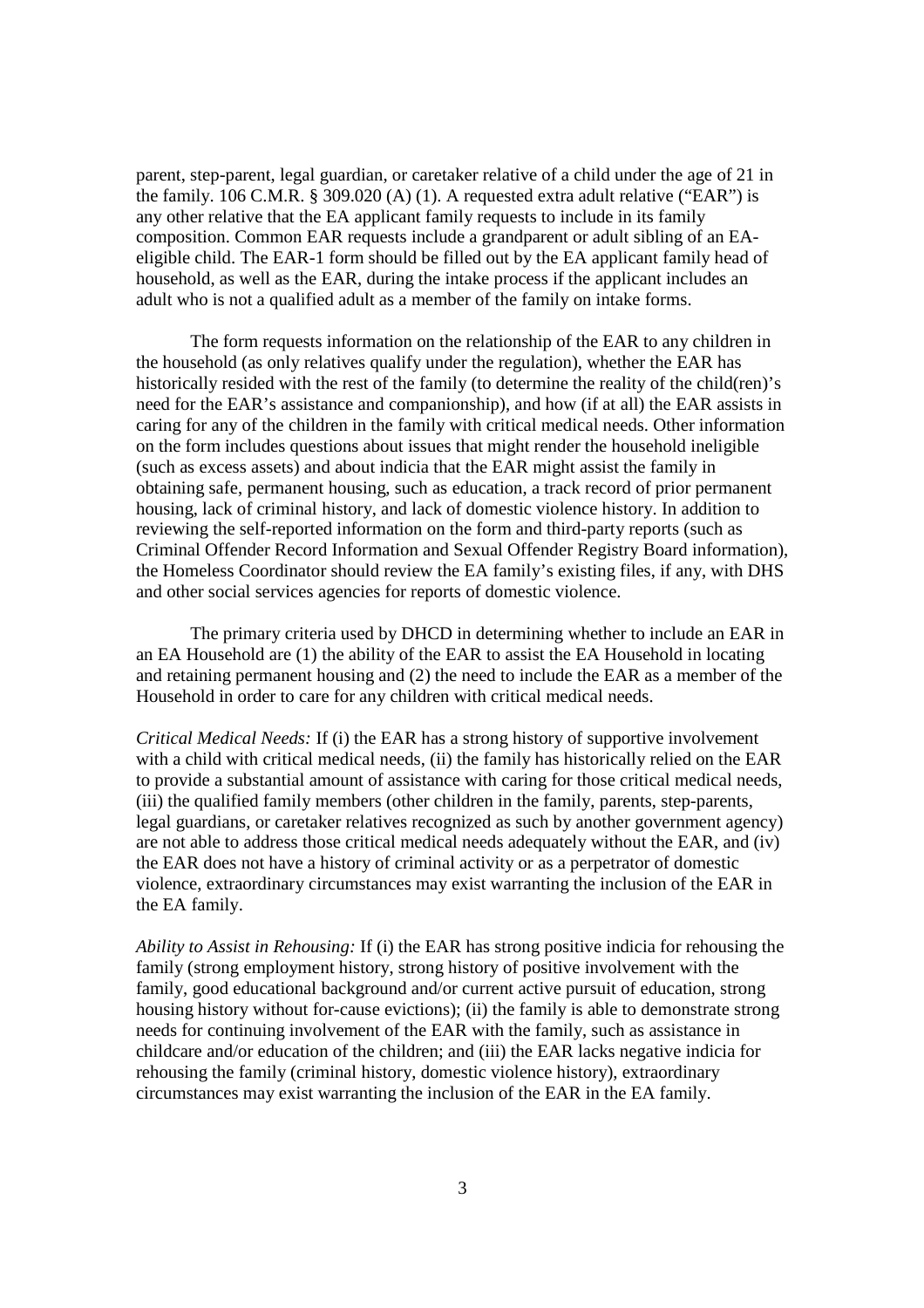Form EAR-2, Notice of Approval or Denial of Request to Include Extra Adult Relative in Household Receiving Emergency Assistance Temporary Emergency Shelter Benefits, provides a formal way to notify the EAR and the adult head of household of the Division's decision in response to the Form EAR-1. The Division's Form EAR-2 decision does not need to be made at the same time as the decision to grant or deny the family's application for EA shelter benefits. If the decision to add the EAR has not been made at the time of initial placement of an EA family because additional evaluation time is required, the EAR shall be referred to individual adult shelters until after the Division has evaluated and issued the Form EAR-2 decision. An individual EAR is not entitled to presumptive placement. If the Division does not agree to include the EAR in the family composition, the EAR may appeal the decision, but is not entitled to aid pending the appeal.

If the Division does agree to include the EAR in the family composition after initial placement and the family's current shelter placement does not include sufficient place for the entire family including the EAR, the EAR may join the family in shelter after the Division has transferred the family to a shelter placement appropriate to the family composition including the EAR. The EAR will not be added to the family composition until an appropriate shelter placement can be located for the new family composition. In particular, the EAR will not be added to the family composition if it would require the family to be moved out of shelter into an interim hotel/motel placement.

## **II. Forms PAAHM-1 and PAAHM-2, Request to Add Proposed Additional Adult Household Member**

Form PAAHM-1, Request to Add Proposed Additional Adult Household Member to Household Receiving Emergency Assistance Temporary Emergency Shelter Benefits, should be used to evaluate whether extraordinary circumstances exist warranting the addition of an adult relative to the household composition of an existing EA household. Historically, such determinations had been made initially by supervisors in the field, subject to review and approval by the Central Office Placement Unit. *See* FOM 2008-71. This procedure will be continued and be formalized with the introduction of the PAAHM-1 and PAAHM-2 forms. The Associate Director may at a later date designate another office or individual within the central office staff, other than the Placement Unit, to give final approval for addition of a new household member to an existing EA family.

Note that only qualified adult relatives (a parent, step-parent, legal guardian, or caretaker relative of a child under the age of 21 in the family) and those additional relatives eligible for EAR status may be added to the family composition of an existing EA family. Unrelated individuals may not be added to a family composition. This includes the current boyfriend of an adult EA beneficiary when the boyfriend is not the father of one of the children in the family. Even when the PAAHM is a qualified adult relative or EAR eligible, the expansion of homeless families while in the EA system adds to homelessness. PAAHMs are new adults seeking to join a homeless EA household even though they were not members of the applicant family when it was granted benefits.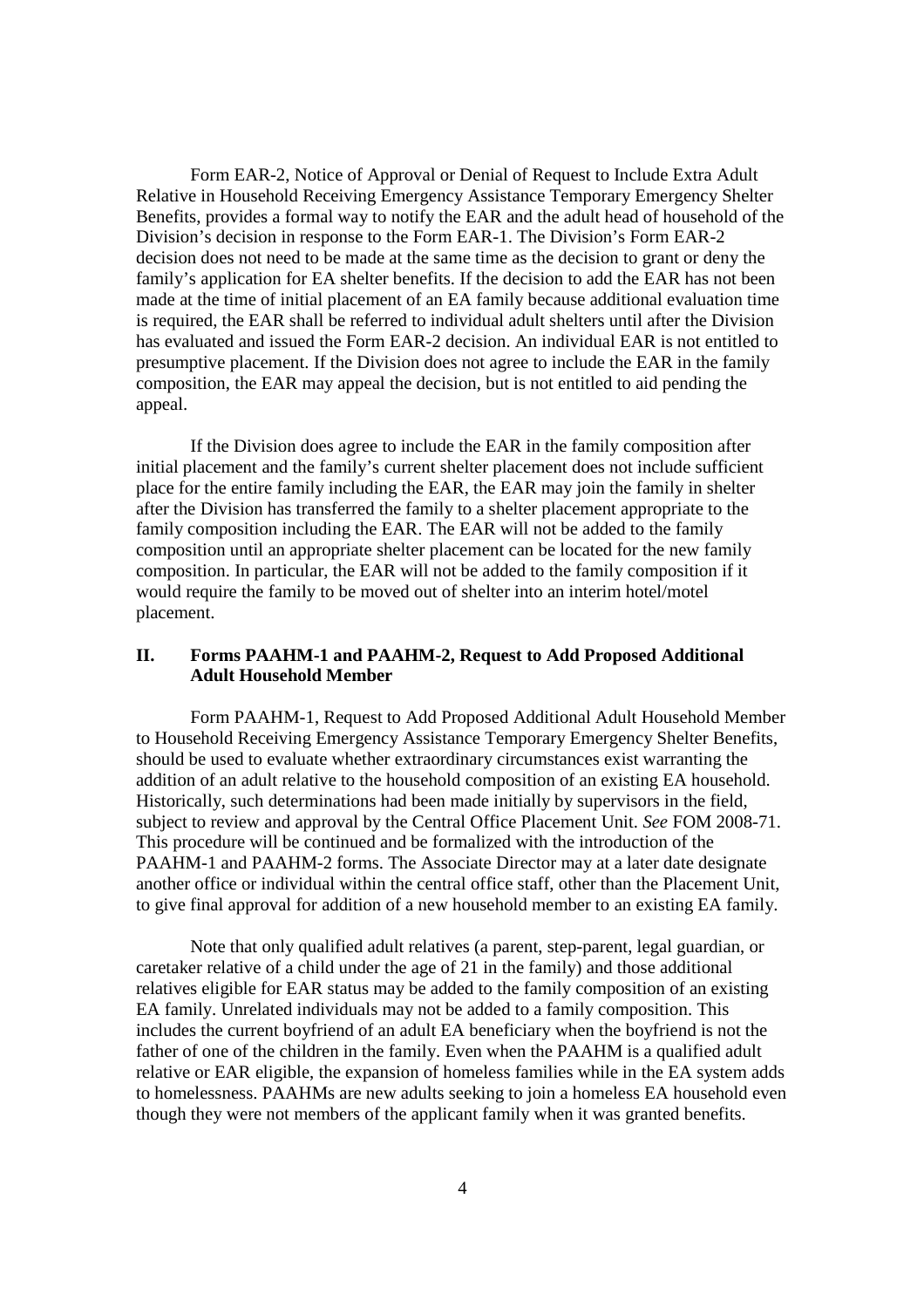Often, individual adults in those circumstances may more readily locate alternative feasible housing that an entire family.

Longstanding EA policy has required applicant families to have resided together as a household immediately before becoming homeless or to join together as a new household upon application, for example when a husband and wife had each resided with their respective parents before marriage, and neither spouse's parents has room for a married couple with children after the marriage. A new adult joining an existing homeless family while that family is already in shelter and receiving rehousing counseling may disrupt a delicate balance of services, often encapsulated in a negotiated rehousing plan. This proposed additional adult household member ("PAAHM") was not part of the family initially made homeless or that came together in homelessness. The addition must be carefully considered, with the primary considerations being the ability of the PAAHM to assist the EA family in locating and retaining permanent housing and the ability of the PAAHM to assist with care for critical medical needs of children in the EA Household. Similar to adding an EAR upon application for EA shelter benefits, addition of an EAR or otherwise qualified family member *after the initial application,* is a change to an existing family and requires extraordinary circumstances.

The Form PAAHM-1 should be filled out by the existing EA head of household and the PAAHM and submitted to the Homeless Coordinator. The form requests information on the relationship of the PAAHM to any children in the household, as only relatives qualify under the regulation. Other information on the form includes questions about issues that might render the household ineligible, such as excess assets. The form requests information on indicia that the PAAHM might assist the family in obtaining safe, permanent housing, such as prior residence together as a member of the family, education, commitment to the family unit (evidence of marriage, acknowledgment of paternity, adoption, or support obligations to members of the existing EA household), a track record of prior permanent housing, lack of criminal history, and lack of domestic violence history. In addition, the form requests information on how the PAAHM might be able to assist with care for critical medical needs of children in the EA Household, which is an separate ground for granting the PAAHM's request in those cases where one of the needy children in the EA household has critical medical needs that the original head of household is unable to provide for completely on his or her own. The final question of the Form PAAHM-1, "Please provide any other information," permits the EA head of household and PAAHM to provide additional background information that they think may be useful to DHS in making its determination.

Situations in which a PAAHM is needed to provide additional care and support include cases when the presence of the PAAHM will be able to assist with newly developed medical concerns that the original adult household member is unable to address on his or her own, such as a child's newly diagnosed or recently exacerbated critical medical condition. Approval of a PAAHM under this criterion requires (1) that at least one child in the EA Household have a critical medical need and (2) that the PAAHM have the skills and the ability to provide significant assistance to the original adult household member with the care of the child with critical medical needs. In addition to reviewing the self-reported information on the form and third-party reports